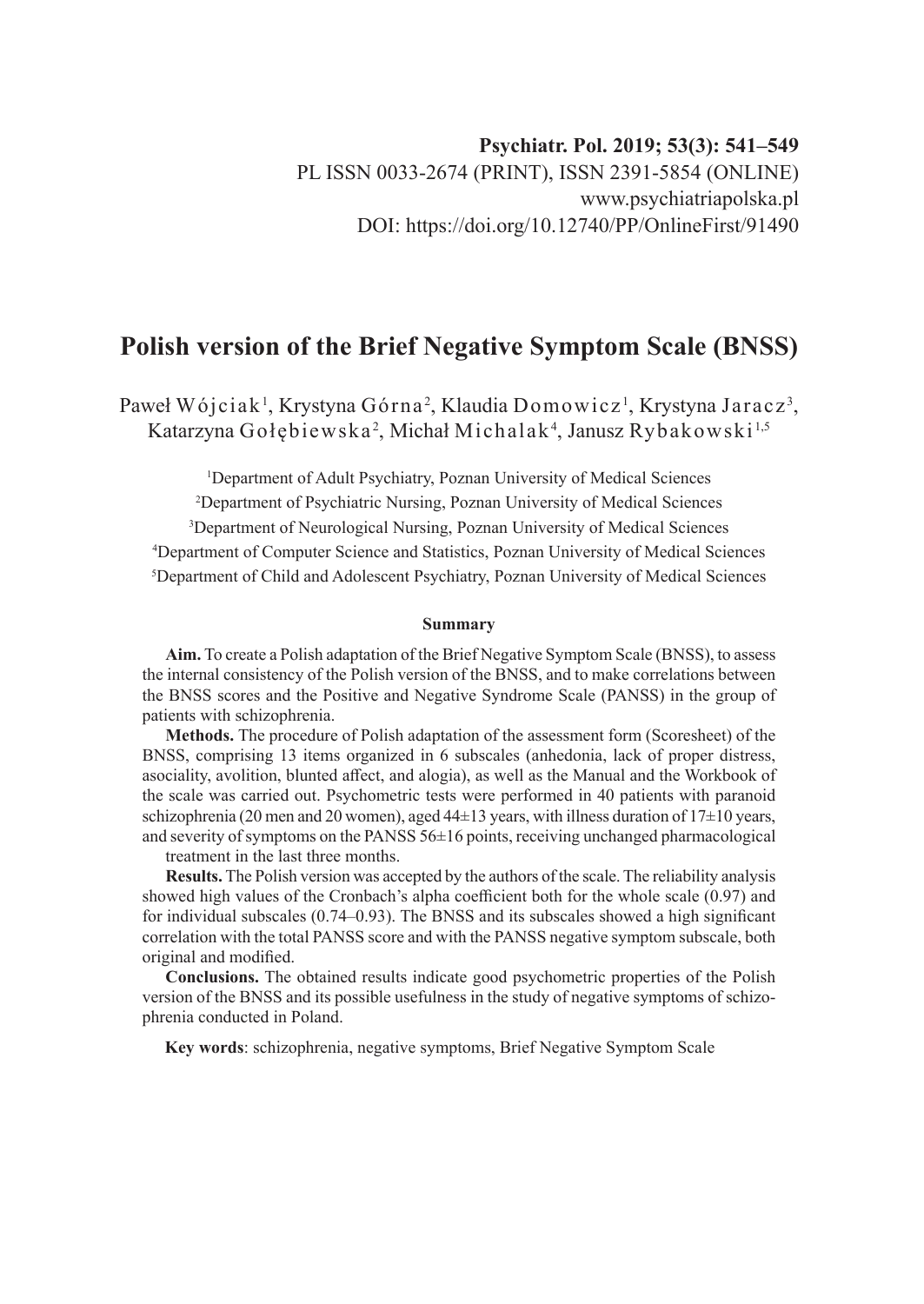## **Introduction**

Schizophrenia remains one of the most important challenges of modern psychiatry. Thanks to the achievements of pharmacology, especially since the introduction of the second-generation antipsychotics, in many cases it is possible to successfully influence the course of the illness, both the symptoms and the quality of patients' life. However, this significant progress applies mainly to the patients showing dominance of positive (psychotic) symptoms. The occurrence of negative symptoms is still associated with resistance to available therapeutic methods, worse prognosis, lower standard of living and impairment in socio-occupational functioning [1, 2]. At the same time, the heterogeneity of the clinical picture of negative symptoms significantly impedes their reliable and objective assessment, which would make a starting point for the research on potential effective therapeutic methods [3, 4].

The first tools used to assess the presence and severity of symptoms of schizophrenia are now referred to as the first generation scales. In these scales, the assessment of negative symptoms is one of the elements of the overall evaluation of the disease syndrome. The general diagnostic scales include *the Brief Psychiatric Rating Scale* (BPRS) [5] and *the Positive and Negative Syndrome Scale* (PANSS) [6]. Both tools do not account for the influence of the environmental factors, medications and other components of the mental state (for example, depression) on the formation and severity of the deficit symptoms which were mentioned above. Also, inclusion of abstract thinking disorders and stereotypical thinking to the category of negative symptoms of the PANSS is currently a subject of controversy.

The first diagnostic scale referring directly to the negative symptoms was *the Scale for the Assessment of Negative Symptoms* (SANS) constructed by Nancy Andreasen in the early 1980s [7]. To distinguish the primary and the secondary negative symptoms and to take into account the division into deficit and non-deficit schizophrenia, American researchers (Brian Kirkpatrick et al.) developed *the Schedule for the Deficit Syndrome* (SDS) [8].

Due to controversy among the scientific community regarding the clinical picture and categorization of the negative symptoms, the meeting of experts (Consensus Development Conference on Negative Symptoms) took place in 2005 in Rockville. During the meeting, it was agreed that the blunted affect, alogia, social withdrawal, anhedonia, and avolition are considered to be negative symptoms. It was also proposed to create new diagnostic tools describing the aforementioned symptoms and meeting strictly defined constructional criteria. According to them, the scales should be concise and easy to use, possible to be used in various cultural circles, both for clinical and psychological as well as epidemiological research, should assess the symptoms currently considered as negative, without including the manifestations of disorganization (poverty of speech, attention disorders), differentiate the predicted and the experienced aspect of anhedonia and internal experience from behavior [9].

Based on the preceding recommendations, the new scales were produced to assess the negative symptoms, referred to as the second-generation scales. These include two clinical scales – *the Brief Negative Syndrome Scale* (BNSS) [10] and *the Clinical Assessment Interview for Negative Symptoms* (CAINS) [11], as well as two self-as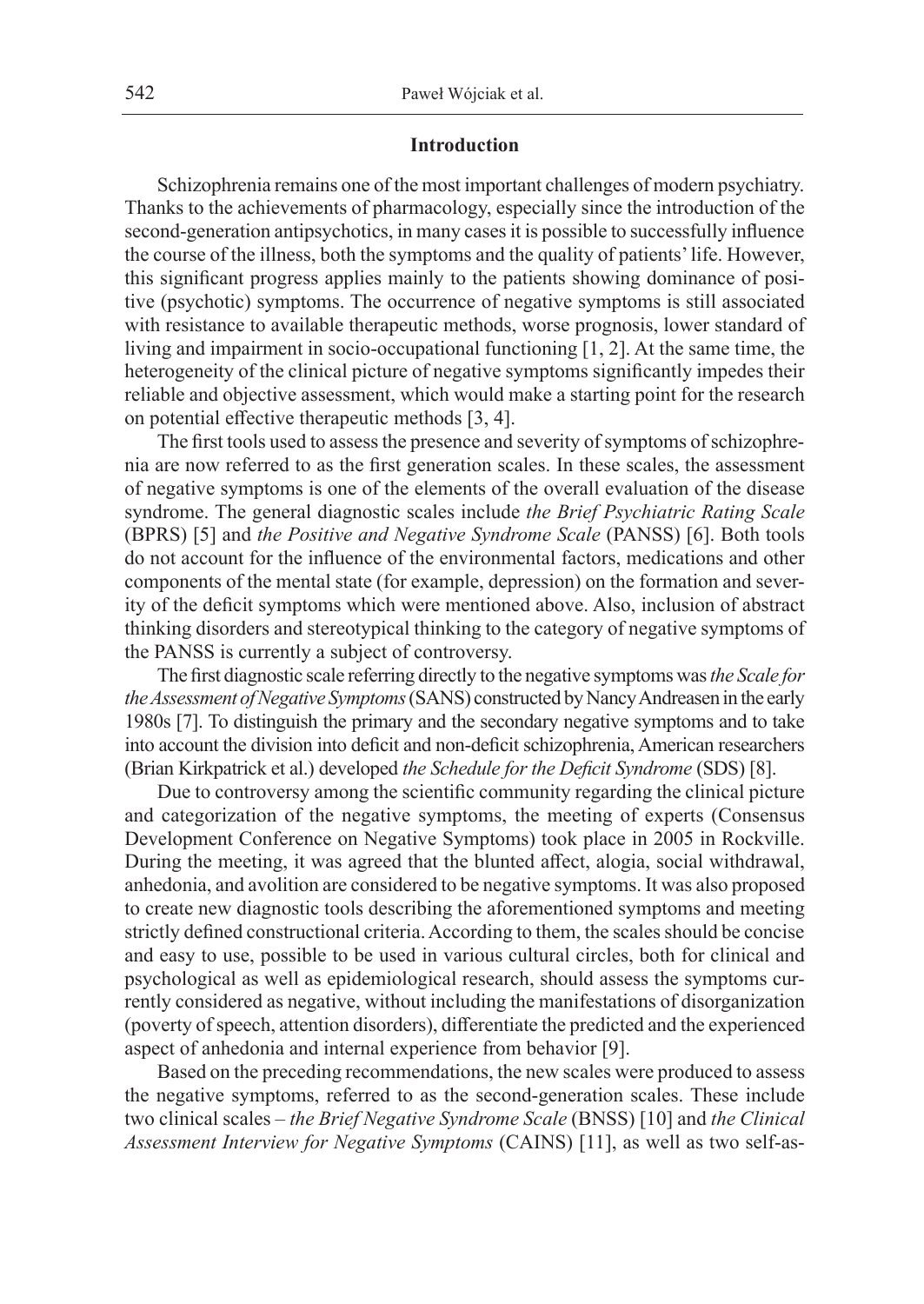sessment scales – *the Motivation and Pleasure Scale – Self Report* (MAP-SR) [12] and *the Self-assessment of Negative Symptoms* (SNS) [13].

*The Brief Negative Symptom Scale* (BNSS), developed in 2011 by Brian Kirkpatrick et al., is currently one of the most commonly used scales in the practice of assessing the negative symptoms of schizophrenia. According to the authors, the absence or deficit of behaviors and subjective experiences that are usually present in people of the same culture and age group should be understood as negative symptoms. The scale evaluates five symptoms for which there is currently a consensus on their character, as negative symptoms – anhedonia, social withdrawal, avolition, blunted affect, and alogia. Also, the sixth subscale was included, describing the absence of proper distress. The BNSS scale documentation includes the Scoresheet, consisting of 13 symptoms and 6 subscales, the Manual and the Workbook.

The examination has a character of an interview, conducted on the basis of a guide which contains, among others, tips and examples of questions. Each position is measured on a seven-point scale (from 0 to 6) with a range defining a symptom as normal (0) to extremely severe (6). The time frame of the assessment was set for a week. The basis of the interview is information obtained from the patient, an important element is also the observation of the patient and, if necessary, data obtained from external informers. The scale includes 13 points organized in 6 subscales: anhedonia (intensity and frequency of feeling pleasure, intensity of expected pleasure), distress (experiencing unpleasant or unstable emotions of various types, such as sadness, depression, anxiety, sorrow, anger), social withdrawal referred to as reduced social activity accompanied by a decreased interest in forming close relationships with others (behavior, internal experience), avolition defined as the disappearance of the will characterized by a decrease in the ability to take action and support it (behavior, internal experience), blunted affect defined as a decrease in the outward expression of emotion (facial and vocal expression, gesticulation), alogia referred to as poverty of speech (quantity of speech, spontaneous elaboration ) [10].

In recent years, the BNSS has been translated into Spanish, Italian, German, and Turkish and psychometrically verified for these languages. Mané et al. [14] carried out the adaptation and validation of the Spanish version of the BNSS in 20 patients with schizophrenia, showing both high internal consistency of the scale as well as high compatibility between the assessing researchers. Mucci et al. [15] confirmed these properties by validating the Italian version of the BNSS on a large group of 912 schizophrenic outpatients. Bischof et al. [16] used the German-language version of the BNSS in 75 patients of the University Psychiatric Hospital in Zurich, both in the hospital and the outpatient clinic, confirming its good psychometric properties. In 2016, the Turkish version of the scale was also published [17]. The study performed in 75 schizophrenic patients showed the high reliability of the scale, measured by the Cronbach's alpha coefficient, and its validation showed a significant correlation with the total PANSS score as well as the PANSS subscale of the negative symptoms.

In preparation, there are translations for other languages and their adaptations that have not been yet published. The development of the Polish version of the scale can make another achievement in this field.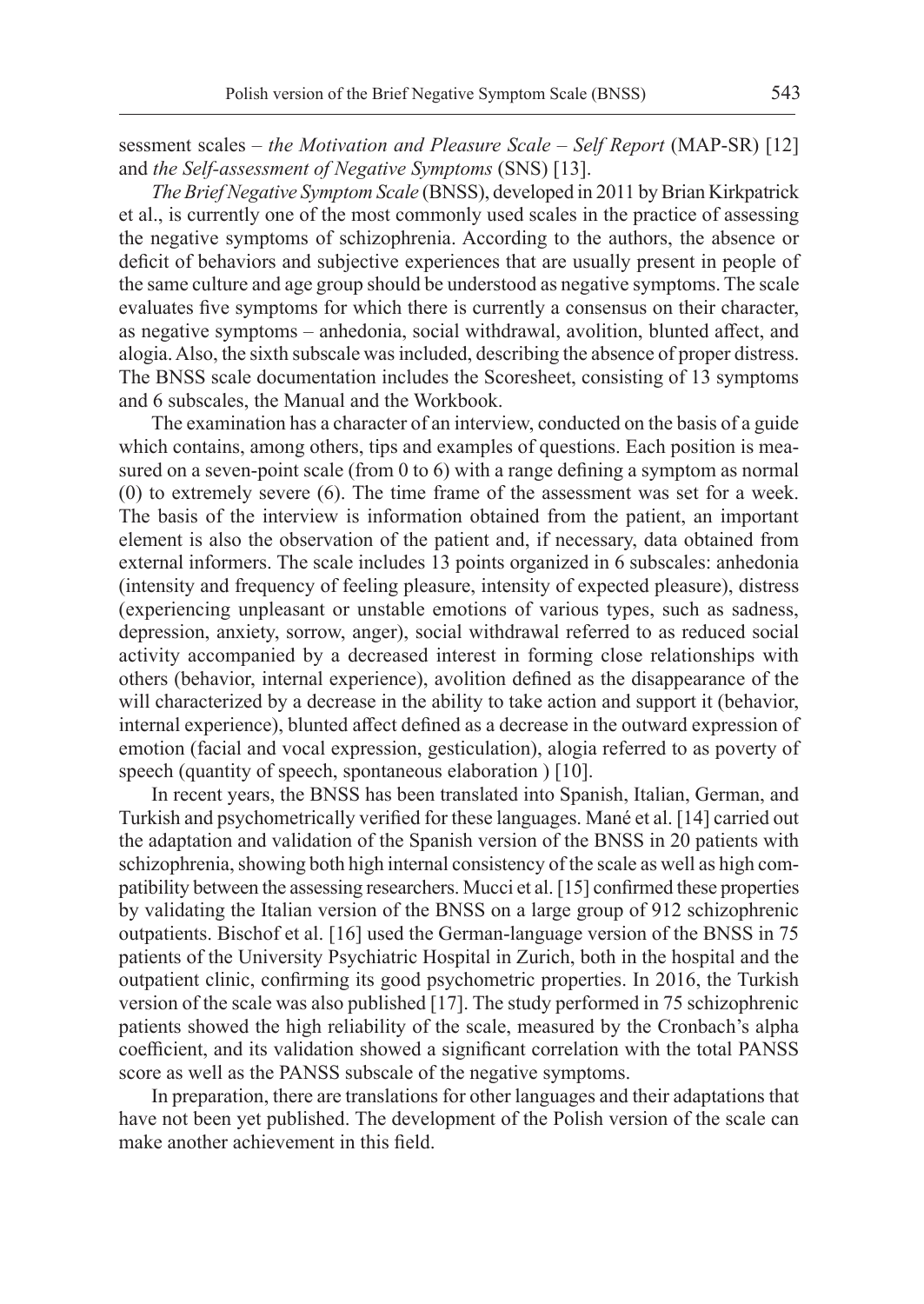The objectives of this work are as follows:

- 1. Development of the Polish adaptation of all the elements of the BNSS: the assessment form (Scoresheet), the Manual and the Workbook
- 2. Evaluation of selected psychometric properties of the Polish version of the BNSS, including the internal compliance of the BNSS and the correlation between the BNSS scores and the PANSS scores, in the group of patients with schizophrenia assessed during symptomatic stabilization.

## **Methods**

The procedure for the development of the Polish version of the BNSS

The Polish version of *the Brief Negative Symptom Scale* (BNSS) has been developed at the Department of Adult Psychiatry, Poznan University of Medical Sciences. After obtaining the consent of the scale`s authors (Dr. Brian Kirkpatrick and Dr. Gregory Strauss), the original versions of the assessment form (Scoresheet), the Manual and the Workbook were translated from English into Polish (Dr. Małgorzata Wojtanowska-Bogacka and Dr. Paweł Wójciak, under the supervision of Prof. Janusz Rybakowski). Subsequently, the Polish translation was given to an independent expert (Dr. Magdalena Kosmowska) for the back-translation into English. The resulting back-translation was sent to the authors of the scale who found the presence of 83 points requiring correction. After the points adjustments were made by Prof. Janusz Rybakowski, Polish versions of all three documents of the scale: the assessment form (Scoresheet), the Manual and the Workbook were again sent to the authors of the scale for acceptance.

#### **Psychometric assessments**

#### *Participants*

The study involved 40 patients (20 men and 20 women) with a diagnosis of paranoid schizophrenia, according to the ICD-10. The patients were under the care of the outpatient clinic at the Department of Adult Psychiatry, Poznan University of Medical Sciences (20 patients) or were participants of the Self-help Centers in Poznan – "The Green Center" (10 patients) and "The Fountain House" (10 patients). Patients' age was 44±13 years, education years were 13±3 years, and illness duration was 17±10 years. All patients remained in the phase of symptomatic stabilization of the illness, defined as achieving a total PANSS score of maximum 80 points and received unchanged pharmacological treatment in the last three months.

The values of the PANSS (mean  $\pm$  *SD*) in the studied group of patients were as follows: total score  $56\pm16$  points, positive symptoms  $11\pm4$  points, negative symptoms 14±6 points, general psychopathology 25±6 points.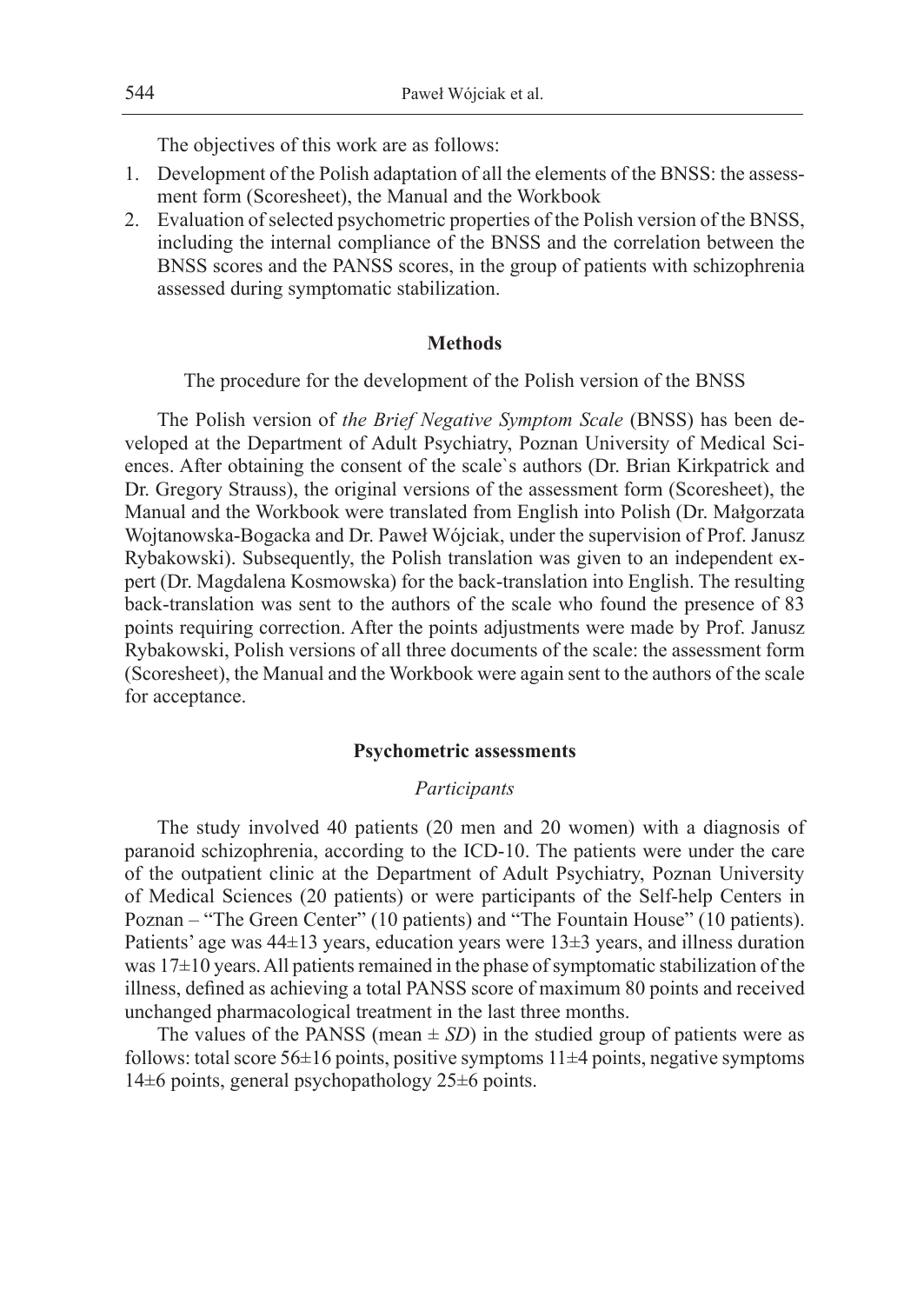## *Methodology of psychometric examinations*

- 1. The assessment of the negative symptoms was made using the Polish version of the BNSS. The reliability of the scale and the calculation of the discriminant power of individual points of the scale and its subscales were estimated.
- 2. Evaluation of the correlation of the Polish version of the BNSS with *the Positive and Negative Syndrome Scale* (PANSS) results. This scale divides the symptoms of schizophrenia into three categories: positive symptoms, negative symptoms and general symptoms. The description of negative symptoms includes seven items (blunted affect, emotional withdrawal, poor rapport, passive/apathetic social withdrawal, difficulty in abstract thinking, lack of spontaneity and flow in conversation, stereotyped thinking). Since the abstract thinking and stereotypical thinking belonging to the category of the negative symptoms is currently arousing controversy, the analysis was performed both for the full version (7 items), and the modified version, composed of 5 items (blunted affect, emotional withdrawal, poor rapport, passive/apathetic social withdrawal, lack of spontaneity and flow in conversation).

#### **Statistical methods**

The statistical calculations were made using the Statistica (Stat-Soft Poland), version 12. The level of statistical significance was set at  $p < 0.05$ . The analysis of the reliability of the BNSS was estimated using the Cronbach's alpha coefficient. The reliability assessment was carried out for the entire scale, as well as for the subscales. Also, the correlation of the item (given question) with the overall result was calculated by determining the discriminant power. The validity of the BNSS was assessed by the correlation coefficient between the BNSS subscales and the PANSS (sum of points, negative symptoms – 7 items and negative symptoms – 5 items).

The study received a positive opinion of the Bioethical Committee of the Poznan University of Medical Sciences. All patients were informed about the purpose and the methodology of the examinations and gave their written consent to participate in the study.

#### **Results**

All the documents of the Polish version of the BNSS, i.e., the assessment form (Scoresheet) covering 13 symptoms and six subscales, the manual and the workbook were accepted by the scale's authors (Dr. Brian Kirkpatrick and Dr. Gregory Strauss). These documents are available on the website of the Department of Psychiatry, Poznan University of Medical Sciences at www.psychiatria.ump.edu.pl under the heading of 'Skala BNSS'.

Table 1 gives the means of the results of individual items and BNSS subscales, as well as their reliability (Cronbach's alpha) and discriminant power.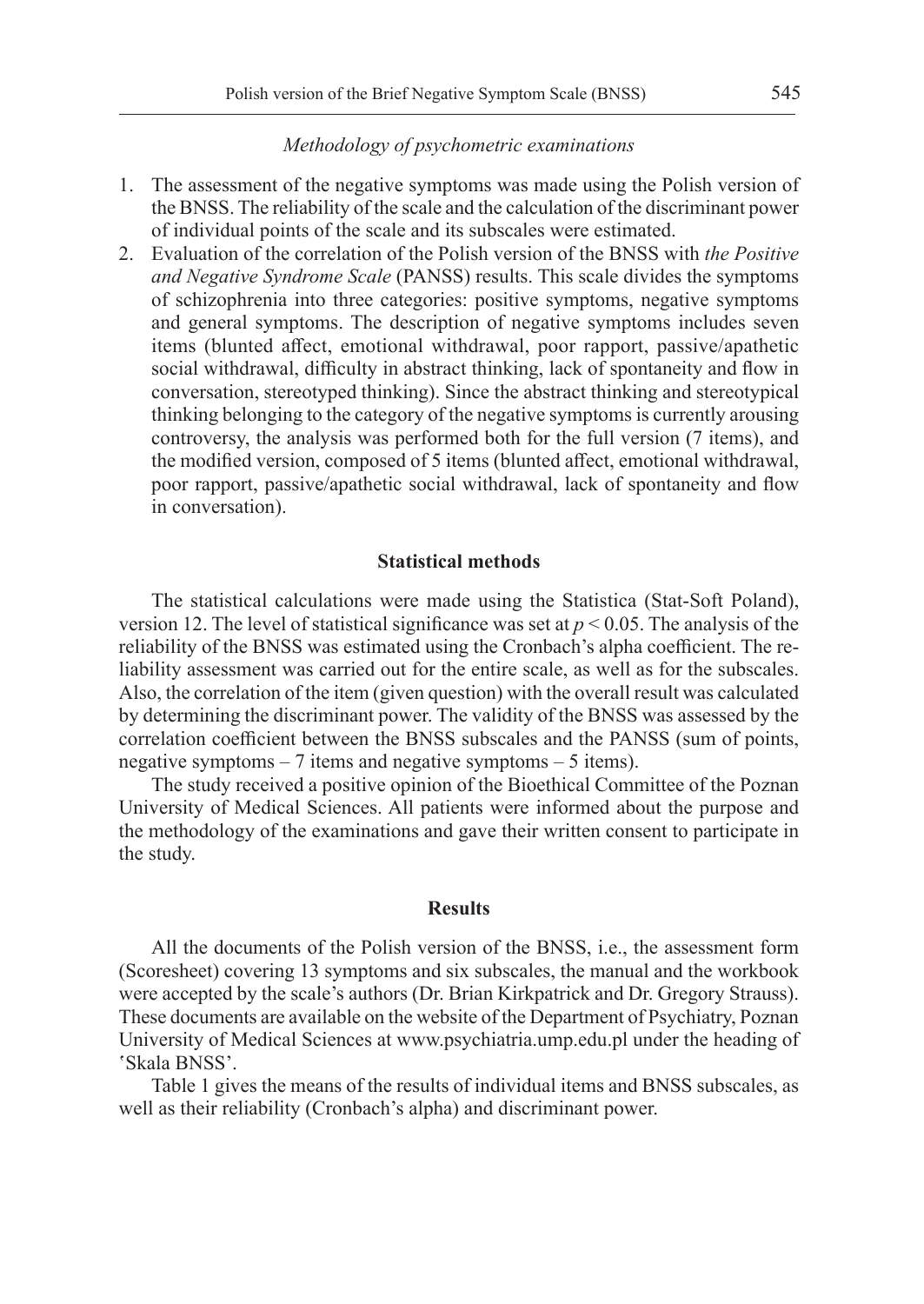| Specification                                               | Mean | SD   | $\alpha$ C1              | MD1            | $\alpha$ C2    | MD <sub>2</sub>          |  |  |
|-------------------------------------------------------------|------|------|--------------------------|----------------|----------------|--------------------------|--|--|
| Anhedonia                                                   |      |      |                          |                |                |                          |  |  |
| Intensity of pleasure during activities<br>1.               | 1.4  | 1.3  | 0.96                     | 0.89           | $\overline{a}$ | 0.92                     |  |  |
| 2. Frequency of pleasure during activities                  | 1.7  | 1.4  | 0.96                     | 0.87           |                | 0.91                     |  |  |
| 3. Intensity of expected pleasure from future<br>activities | 1.4  | 1.4  | 0.97                     | 0.79           |                | 0.90                     |  |  |
| Anhedonia - total                                           | 4.5  | 4.0  | $\overline{\phantom{0}}$ | $\frac{1}{2}$  | 0.96           | $\overline{\phantom{0}}$ |  |  |
| <b>Distress</b>                                             |      |      |                          |                |                |                          |  |  |
| 4. Distress                                                 | 0.9  | 1.2  | 0.97                     | 0.76           |                | $\overline{a}$           |  |  |
| Asociality                                                  |      |      |                          |                |                |                          |  |  |
| 5. Asociality: behavior                                     | 1.6  | 1.5  | 0.96                     | 0.87           | $\overline{a}$ | 0.61                     |  |  |
| 6. Asociality: internal experience                          | 1.3  | 1.2  | 0.97                     | 0.71           | $\overline{a}$ | 0.61                     |  |  |
| Asociality - total                                          | 3.0  | 2.4  | $\overline{a}$           | $\overline{a}$ | 0.74           | $\overline{a}$           |  |  |
| Avolition                                                   |      |      |                          |                |                |                          |  |  |
| 7. Avolition: behavior                                      | 1.7  | 1.5  | 0.96                     | 0.82           | $\overline{a}$ | 0.84                     |  |  |
| 8. Avolition: internal experience                           | 1.5  | 1.5  | 0.96                     | 0.86           | ÷,             | 0.84                     |  |  |
| Avolition - total                                           | 3.2  | 2.9  | $\overline{a}$           | $\frac{1}{2}$  | 0.91           | $\overline{a}$           |  |  |
| <b>Blunted affect</b>                                       |      |      |                          |                |                |                          |  |  |
| 9. Facial expression                                        | 1.3  | 1.2  | 0.97                     | 0.74           | $\overline{a}$ | 0.71                     |  |  |
| 10. Vocal expression                                        | 1.2  | 1.4  | 0.96                     | 0.85           | ÷,             | 0.95                     |  |  |
| 11. Expressive gestures                                     | 1.3  | 1.5  | 0.96                     | 0.86           |                | 0.85                     |  |  |
| Blunted affect - total                                      | 3.8  | 3.8  | $\overline{a}$           | $\overline{a}$ | 0.91           |                          |  |  |
| Alogia                                                      |      |      |                          |                |                |                          |  |  |
| 12. Quantity of speech                                      | 1.0  | 1.3  | 0.97                     | 0.79           | $\overline{a}$ | 0.87                     |  |  |
| 13. Spontaneous elaboration                                 |      | 1.4  | 0.96                     | 0.85           |                | 0.87                     |  |  |
| Alogia - total                                              | 2.1  | 2.7  |                          |                | 0.93           |                          |  |  |
| <b>BNSS</b> - total                                         | 17.4 | 15.3 | 0.97                     |                |                |                          |  |  |

Table 1. **Reliability and discriminant power of the Polish version of the BNSS in the studied group of patients with schizophrenia**

 $\alpha$ C1 – Cronbach's alpha for the entire scale;  $\alpha$ C2 – for subscales, MD1 – discriminant power for the entire scale; MD2 – for subscales

In the study group, the mean severity of negative symptoms of schizophrenia measured with the BNSS was 17.4±15.3 points. The Cronbach's alpha coefficient for the entire scale was 0.97, and for individual subscales 0.74–0.93. This coefficient did not change significantly after removing one of the points of the entire scale as well as of the individual subscales. The discriminant power for items within the entire scale were 0.71–0.89 and within the individual subscales 0.61–0.95.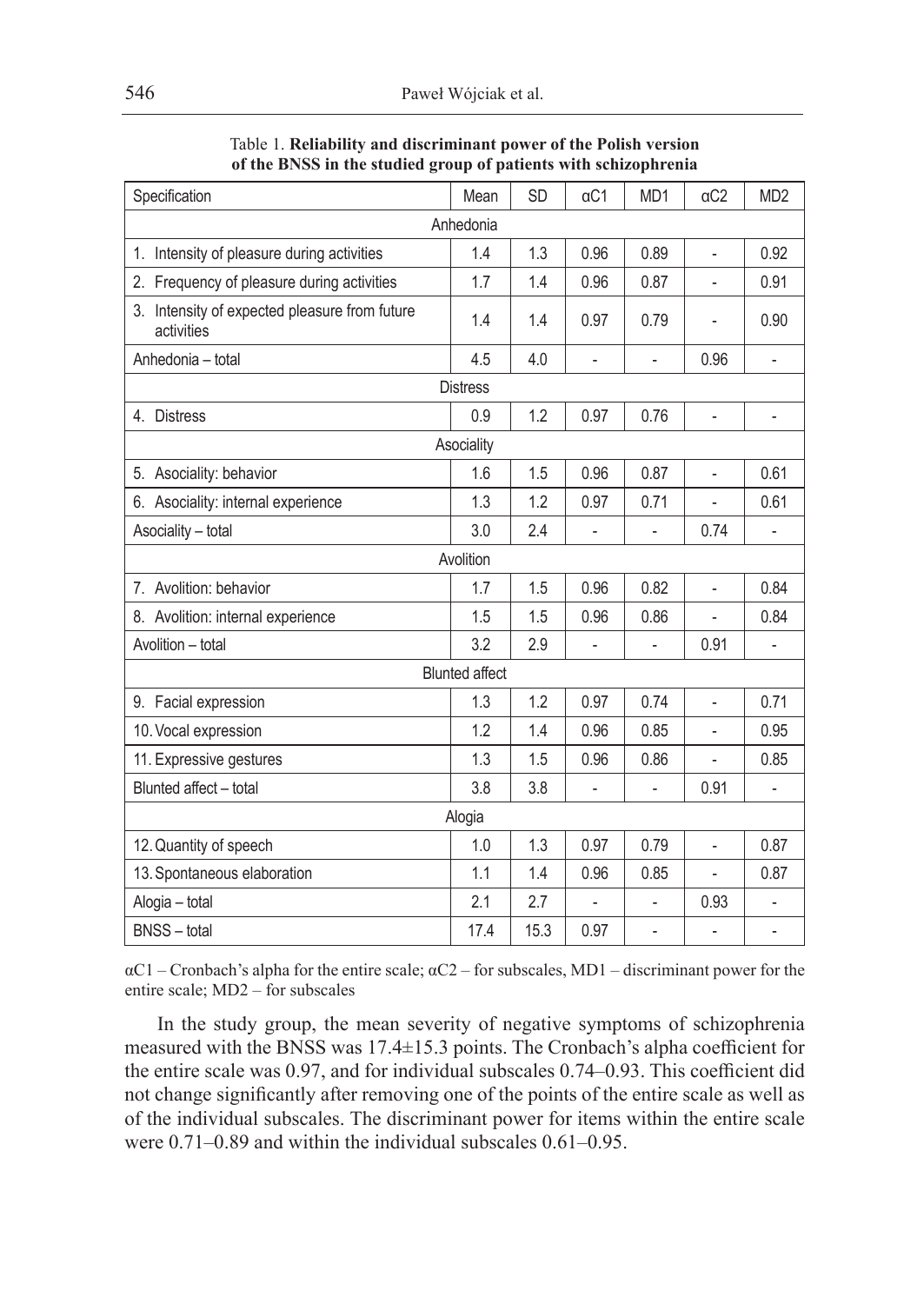Table 2 shows the correlation of the BNSS subscales with the total PANSS score and with the negative symptoms both original (7 items) and modified (5 items).

Table 2. **Correlation of BNSS subscales with the PANSS (total, negative symptoms, negative symptoms modified)**

| Specification         | PANSS - total | PANSS - neg | PANSS - neg modif |
|-----------------------|---------------|-------------|-------------------|
| Anhedonia             | $0.56*$       | 0.73        | 0.77              |
| <b>Distress</b>       | 0.64          | 0.71        | 0.70              |
| Asocjality            | 0.65          | 0.76        | 0.78              |
| Avolition             | 0.67          | 0.71        | 0.75              |
| <b>Blunted affect</b> | 0.76          | 0.84        | 0.86              |
| Alogia                | 0.75          | 0.85        | 0.86              |
| Total                 | 0.86          | 0.86        | 0.87              |

\* Significance of correlation  $p < 0.01$ ; Other correlations have a significance of  $p < 0.001$ 

As can be seen in the Table 2, the individual BNSS subscales showed a high, significant correlation with the total PANSS score and the subscales of the PANSS negative symptoms, both the original and the modified one. Regarding anhedonia, asociality, avolition, blunted affect, and alogia, the correlation coefficient was slightly higher about the modified PANSS negative symptom scale (5-item), compared to the original 7-item scale.

## **Discussion**

*The Brief Negative Symptom Scale* (BNSS) is currently the most frequently used scale of the so-called second-generation scales used to measure the negative symptoms of schizophrenia. Its founders have confirmed both its accuracy and high correlation with other scales to measure such symptoms. The main results of the scale are the total sum of the points and the sums of the points of each subscale [18]. The scale measures two main psychopathological dimensions associated with the negative symptoms, namely disorder of motivation (AAA – anhedonia/avolition/asociality) and weakness of expression (EXP), which includes the absence of proper distress, blunted affect and alogia [19]. In a recently published paper [20], its authors demonstrated the usefulness of the BNSS to assess the impact of pharmaceutical drugs on the negative symptoms of schizophrenia. In the study of MIN-101preparation, they showed that the difference of the effectiveness of the drug with placebo occurred at the higher dose of the drug (64 mg/day) which was not observed at the lower dose (32 mg/day).

The BNSS has already several language adaptations and more of them are being created. The results obtained in this study can be compared to the studies on the Spanish, Italian, German, and Turkish versions of the BNSS, the results of which were published in the years 2014–2016 [14–17]. The mean total BNSS score obtained in the patients evaluated by us (17.4 points) was slightly lower than in the aforementioned studies,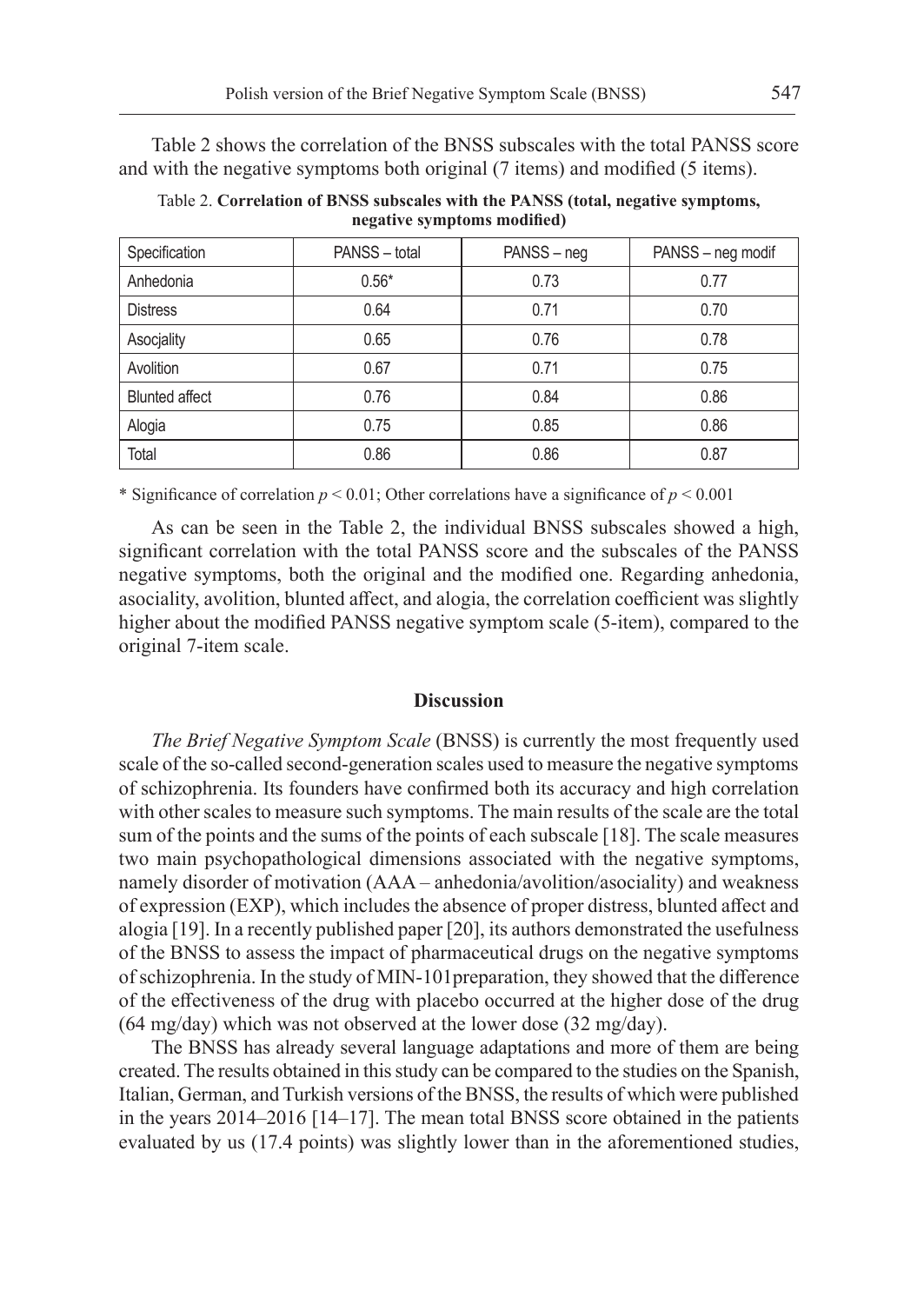which can be explained by the fact that in our group there were schizophrenic patients in the period of mental state stabilization (total PANSS score of maximum 80 points, on average 56±16 points). The results as to the reliability of the scale were similar to the studies of the other language versions, both regarding high Cronbach's alpha coefficient, as well as the discriminant power of the individual items in the entire BNSS scale and its subscales. The validity of the BNSS has been confirmed by high correlation coefficients with the PANSS scale and its subscales, similar to the Spanish, Italian, Swiss, and Turkish studies [14–17]. This study also evaluated the correlation between BNSS subscales and the 5-item negative symptoms scale of the PANSS, after removing two controversial items (difficulty in abstract thinking and stereotyped thinking), obtaining slightly higher correlation coefficients compared to the original 7-item scale.

In conclusion, it should be stated that the results obtained by us confirm good psychometric properties of the BNSS in the Polish language version. This indicates that the Polish version may be useful in the study of the negative symptoms of schizophrenia conducted in Poland.

## **References**

- 1. Rabinowitz J, Levine SZ, Garibaldi G, Bugarski-Kirola D, Berardo CG, Kapur S. *Negative symptoms have greater impact on functioning than positive symptoms in schizophrenia: Analysis of CATIE data*. Schizophr. Res. 2012; 137(1–3): 147–150.
- 2. Chue P, Lalonde JK. *Addressing the unmet needs of patients with persistent negative symptoms of schizophrenia: Emerging pharmacological treatment options*. Neuropsychiatr. Dis. Treat. 2014; 10: 777–789.
- 3. Wójciak P, Rybakowski J. *Obraz kliniczny, patogeneza i ocena psychometryczna objawów negatywnych schizofrenii*. Psychiatr. Pol. 2018: 51 (in press).
- 4. Lincoln TM, Dollfus S, Lyne J. *Current development and challenges in the assessment of negative symptoms*. Schizophr. Res. 2016; 186: 8–18.
- 5. Overall JE, Gorham DR. *The Brief Psychiatric Rating Scale*. Psychol. Rep. 1962; 10: 799–812.
- 6. Kay SR, Fiszbein A, Opler LA. *The Positive and Negative Syndrome Scale (PANSS) for schizophrenia*. Schizophr. Bull. 1987; 13(2): 261–276.
- 7. Andreasen NC. *The Scale for the Assessment of Negative Symptoms (SANS): Conceptual and theoretical foundations*. Br. J. Psychiatry. 1989; 7(Suppl.): 49–58.
- 8. Kirkpatrick B, Buchanan RW, McKenney PD, Alphs LD, Carpenter WT Jr. *The Schedule for the deficit syndrome: An instrument for research in schizophrenia*. Psychiatry Res. 1989; 30(2): 119–123.
- 9. Kirkpatrick B, Fenton BS, Carpenter Jr WT, Marder SR. *The NIMH-MATRICS consensus statement on negative symptoms*. Schizophr. Bull. 2006; 32(2): 214–219.
- 10. Kirkpatrick B, Strauss GP, Nguyen L, Fisher BA, Daniel DG et al. *The Brief Negative Symptom Scale: Psychometric properties*. Schizophr. Bull. 2011; 37(2): 300–305.
- 11. Kring AM, Gur RE, Blanchard JJ, Horan WP, Reise SP. *The Clinical Assessment Interviev for Negative Symptoms (CAINS): Final development and validation*. Am. J. Psychiatry. 2013; 170(2): 165–172.